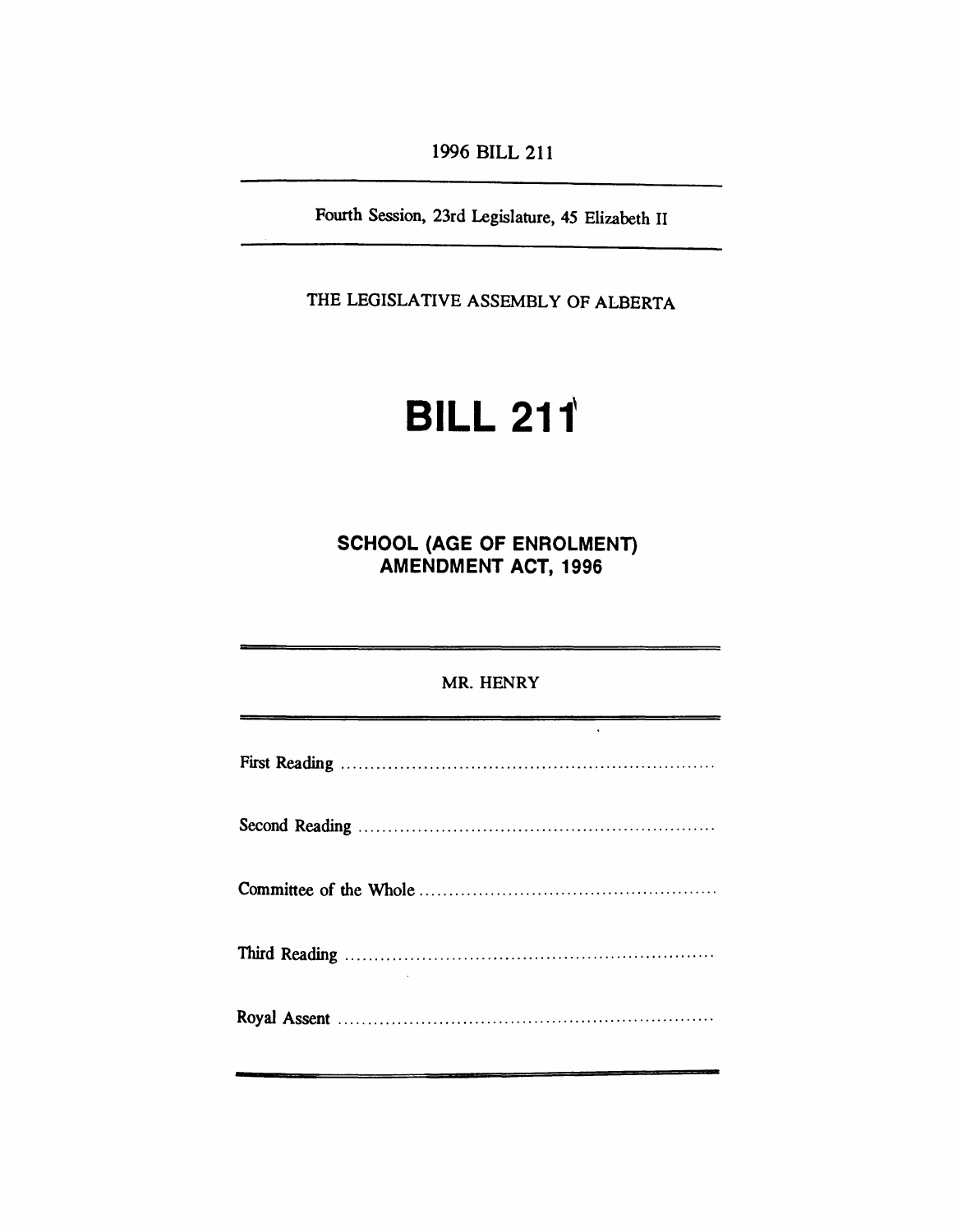*Bill 211 Mr. Henry*

## *BILL 211*

#### *1996*

#### *SCHOOL (AGE OF ENROLMENT) AMENDMENT ACT, 1996*

*(Assented to , 1996)*

*HER MAJESTY, by and with the advice and consent of the Legislative Assembly of Alberta, enacts as follows:*

- *1 The School Act is amended by this Act.*
- *2 Section 3 is amended*
	- *(a) in subsection (1)(a) by striking out "6" and substituting "5";*
	- *(b) in subsection (2)(a) by striking out "6" and substituting "5".*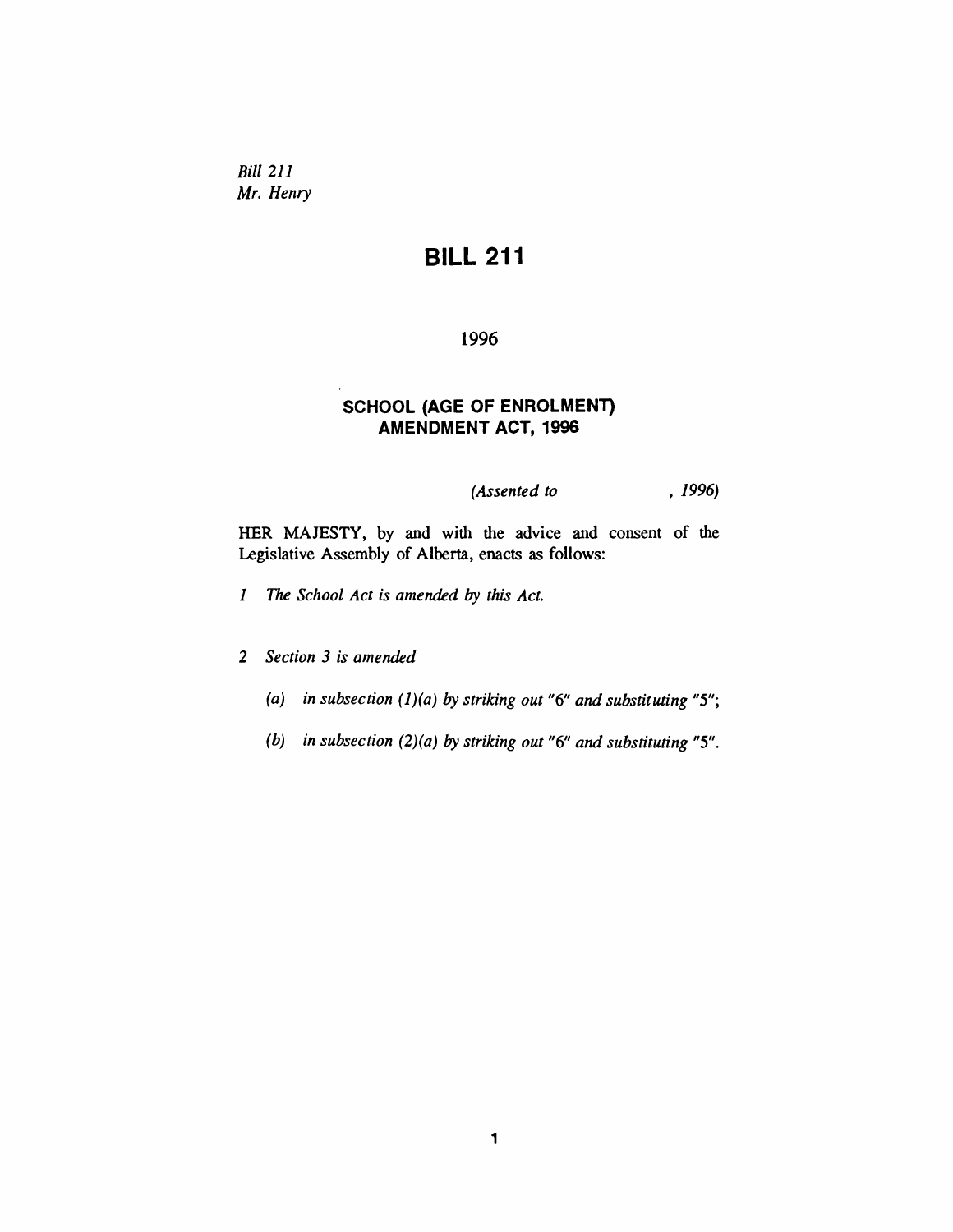### *Explanatory Notes*

- *1 Amends chapter S-3.1 of Statutes of Alberta, 1988.*
- *2 Section 3 presently reads:*
	- *3(1) Every individual*
		- *(a) who at September <sup>1</sup> in a year is 6 years of age or older and younger than 19 years of age, and*
		- *(b) who is*
			- *(i) a Canadian citizen,*
			- *(ii) lawfully admitted to Canada for permanent residence,*
			- *(iii) a child of a Canadian citizen, or*
			- *(iv) a child of an individual who is lawfully admitted to Canada for permanent or temporary residence*

*is entitled to have access in that school year to an education program in accordance with this Act.*

- *(2) A board may permit an individual*
	- *(a) who at September <sup>1</sup> in a year is younger than 6 years ofage*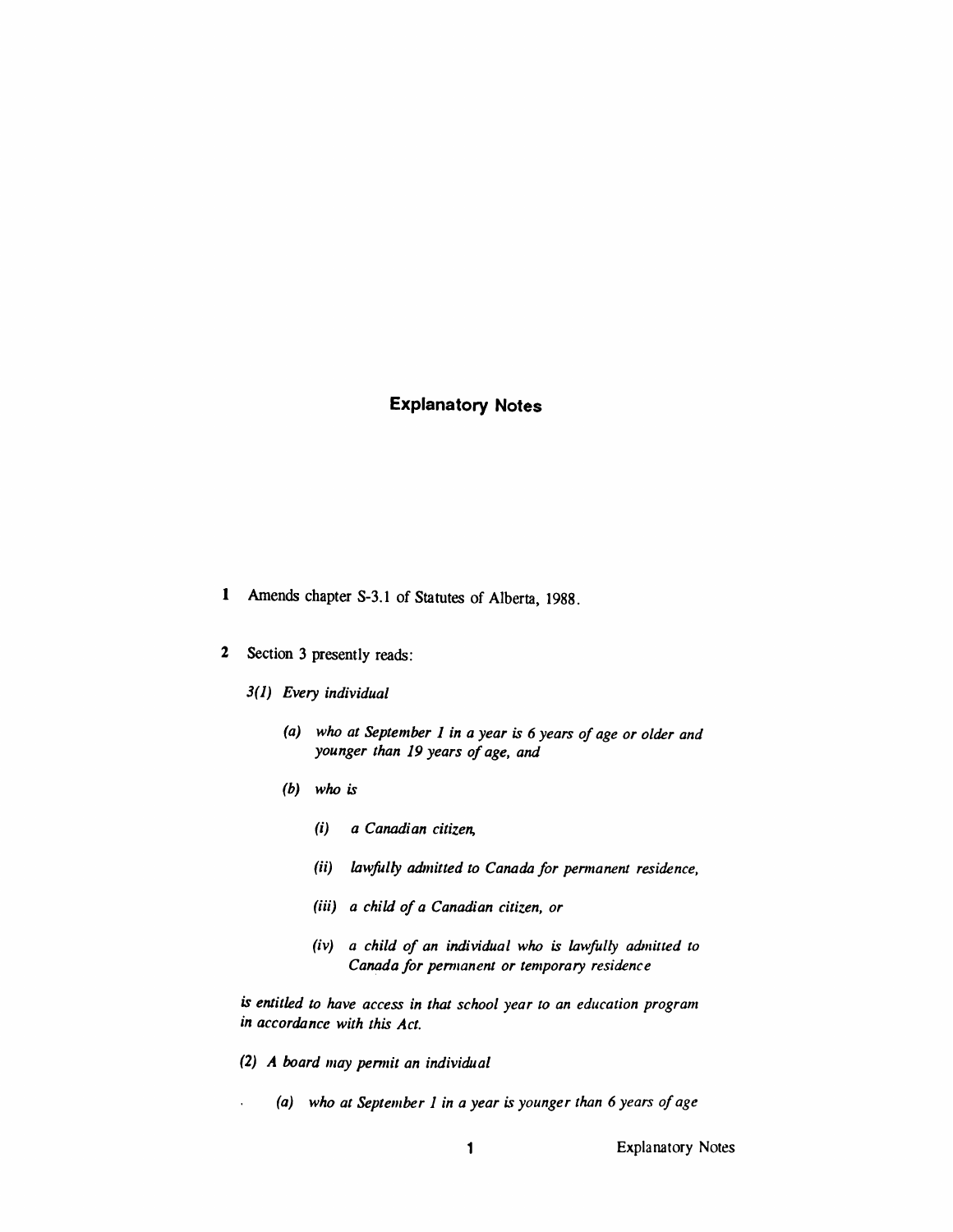- *3 Section 8 is amended*
	- *(a) by repealing subsection (1)(b) and substituting the following:*
		- *(b) subject to subsection (1.1), at September <sup>1</sup> in a year is 5 years of age or older, and*
	- *(b) by adding the following after subsection (1):*

*(1.1) The parent of a student who at September <sup>1</sup> in a year is 5 years of age may defer the enrolment of that student until the next school year.*

#### *4 Section 24 is amended*

*(a) by repealing subsection (1) and substituting the following:*

*24(1) A board shall provide an early childhood services program to a student who, as of September 1, is 5 years of age unless the parent has deferred the enrolment of the student pursuant to section 8(1.1).*

*(b) by adding the following after subsection (1):*

*(1.1) A board or, with the approval of the Minister, a person may provide an early childhood services program to*

- *(a) a child who, at September 1, is younger than 5 years of age, if the parent of the child agrees, or*
- *(b) a student who is 6 years of age or older at September 1, if the parent of the student and the board are of the opinion that the program will benefit the student.*
- *(c) in subsection (2) by striking out "subsection (1)(a)" and*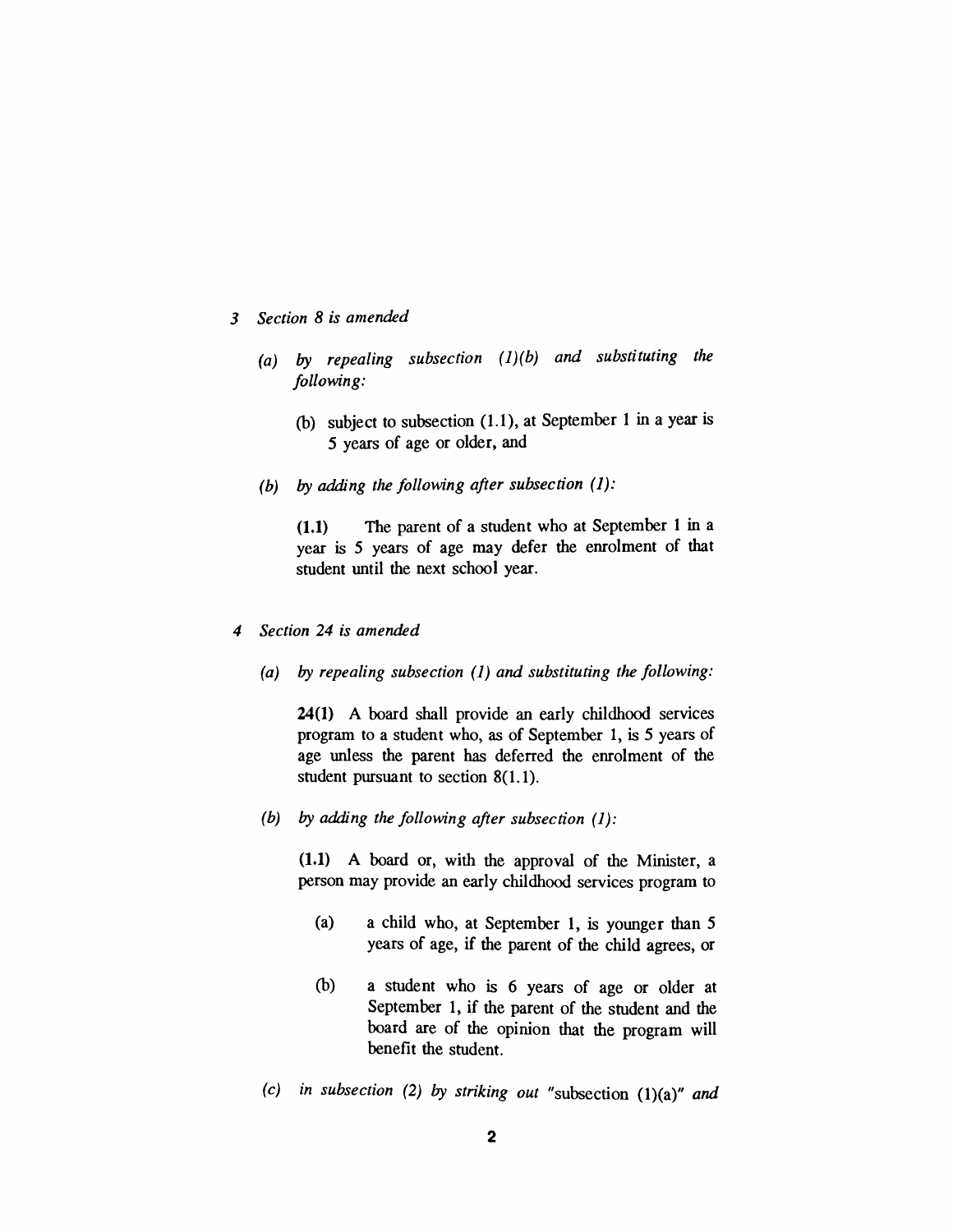*or older than 18 years of age, and*

*(b) who complies with subsection (1)(b),*

*to have access in that year to an education program in accordance with this Act.*

- *3 Section 8(1) presently reads:*
	- *8(1) An individual who*
		- *(a) is eligible to be enrolled in a school,*
		- *(b) at September <sup>1</sup> in a year is 6 years of age or older, and*
		- *(c) is younger than 16 years of age,*

*shall attend school.*

*4 Section 24 presently reads in part:*

*24(1) A board or, with the approval of the Minister, a person may provide an early childhood services program to*

- *(a) a child who, as of September 1, is younger than 6 years of age, ifthe parent of the child agrees, or*
- *(b) a student, if the parent of the student and the board are of the opinion that the program will benefit the student.*

*(2) A person or board that provides early childhood services may charge the parent of a child referred to in subsection (1)(a) who is attending the program fees in respect of the program.*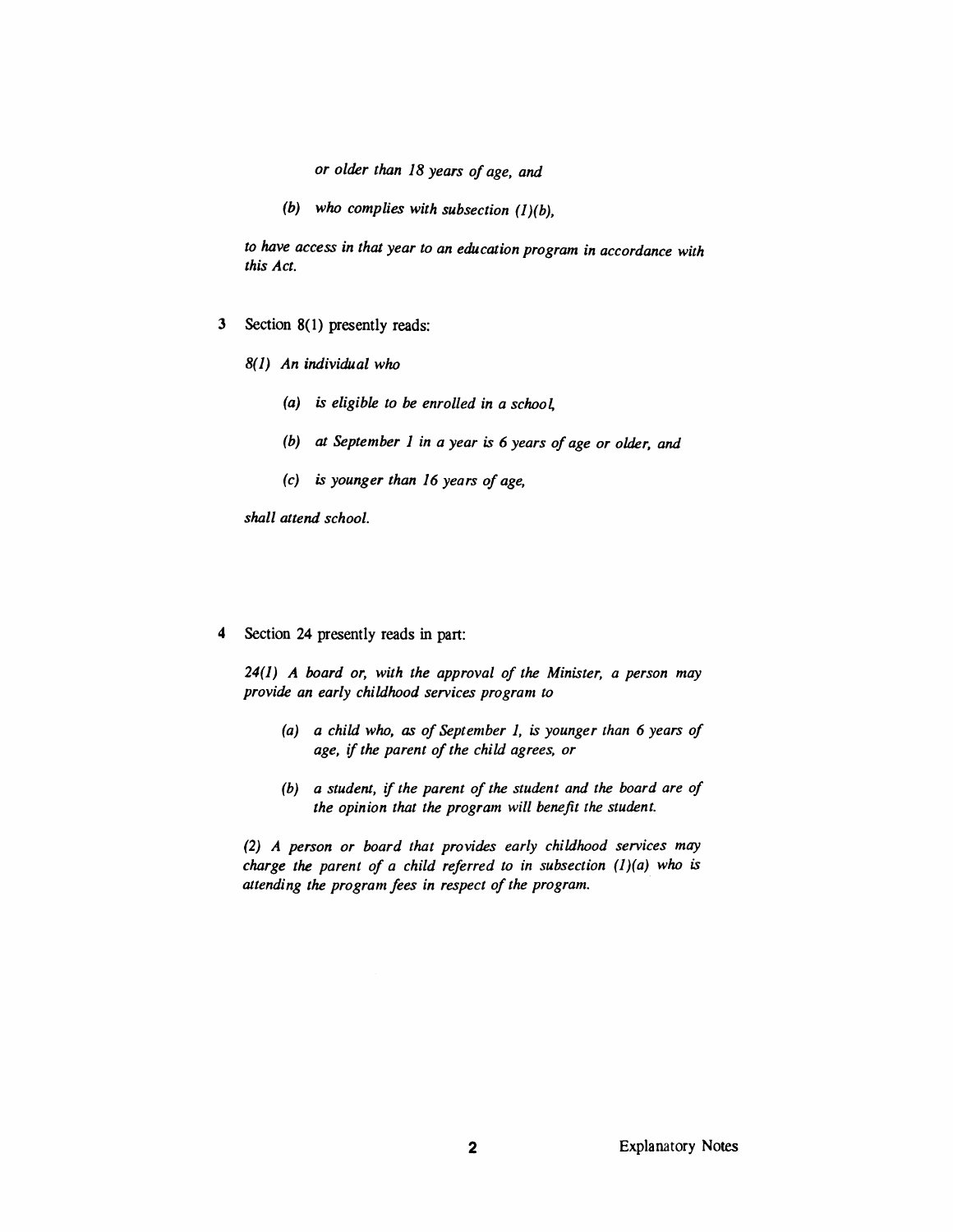*substituting "subsection (1.1)";*

*(d) in subsection (2.1) by striking out "subsection (1)(a)" and substituting "subsection (1.1)".*